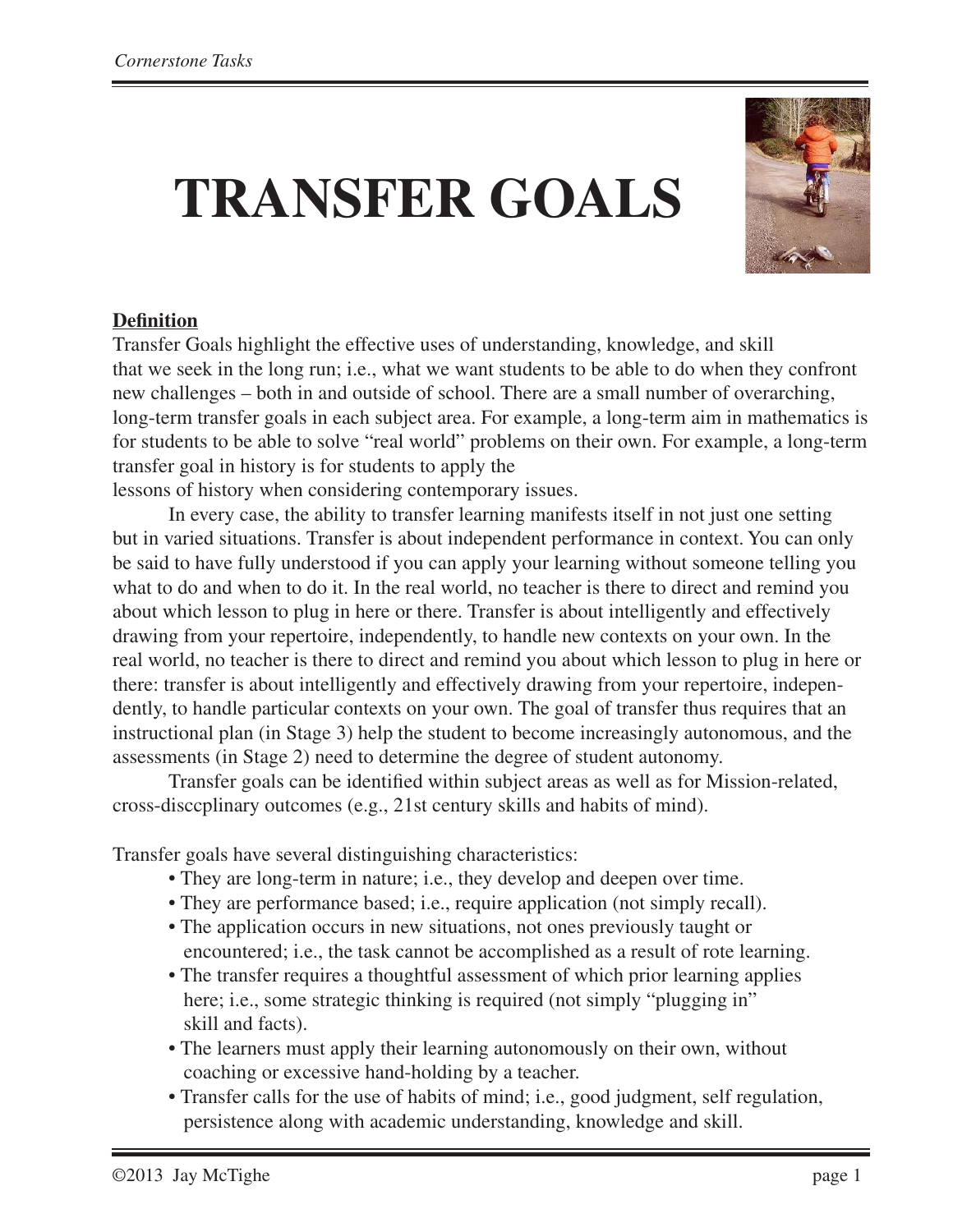# **Long Term Transfer Goals**

*Students will be able to independently use their learning to:*

Examples within Subject Areas

#### **Economics**

• make economically sound and ethical financial decisions.

#### **History**

• Use knowledge of patterns of history to better understand the present and prepare for the future.

- Critically appraise historical claims and analyze contemporary issues.
- Participate as an active and civil citizen in a democratic society.

#### **Health and Physical Education**

- Make healthful choices and decisions regarding diet, exercise, stress management, alcohol/drug use throughout one's life.
- Play a chosen game skillfully and with good sportsmanship.

#### **Mathematics**

- Make sense of never-before-seen, "messy"problems and persevere in solving them.
- Construct viable arguments involving mathematics and statistics and critique the reasoning of others.

#### **Performing & Fine Arts**

• Find at least one arts discipline in which they develop sufficient competence to continue active

involvement in creating, performing, and responding to art as an adult.

• Respond by analyzing and interpreting the artistic communications of others.

#### **Reading**

• Read and respond to text in various genres (literature, non-fiction, technical) for various purposes (entertainment, to be informed, to perform a task).

• Comprehend text by inferring and tracing the main idea, interpreting ("between the lines"), critically appraising, and making personal connections.

• Enjoy reading as a chosen leisure time pursuit.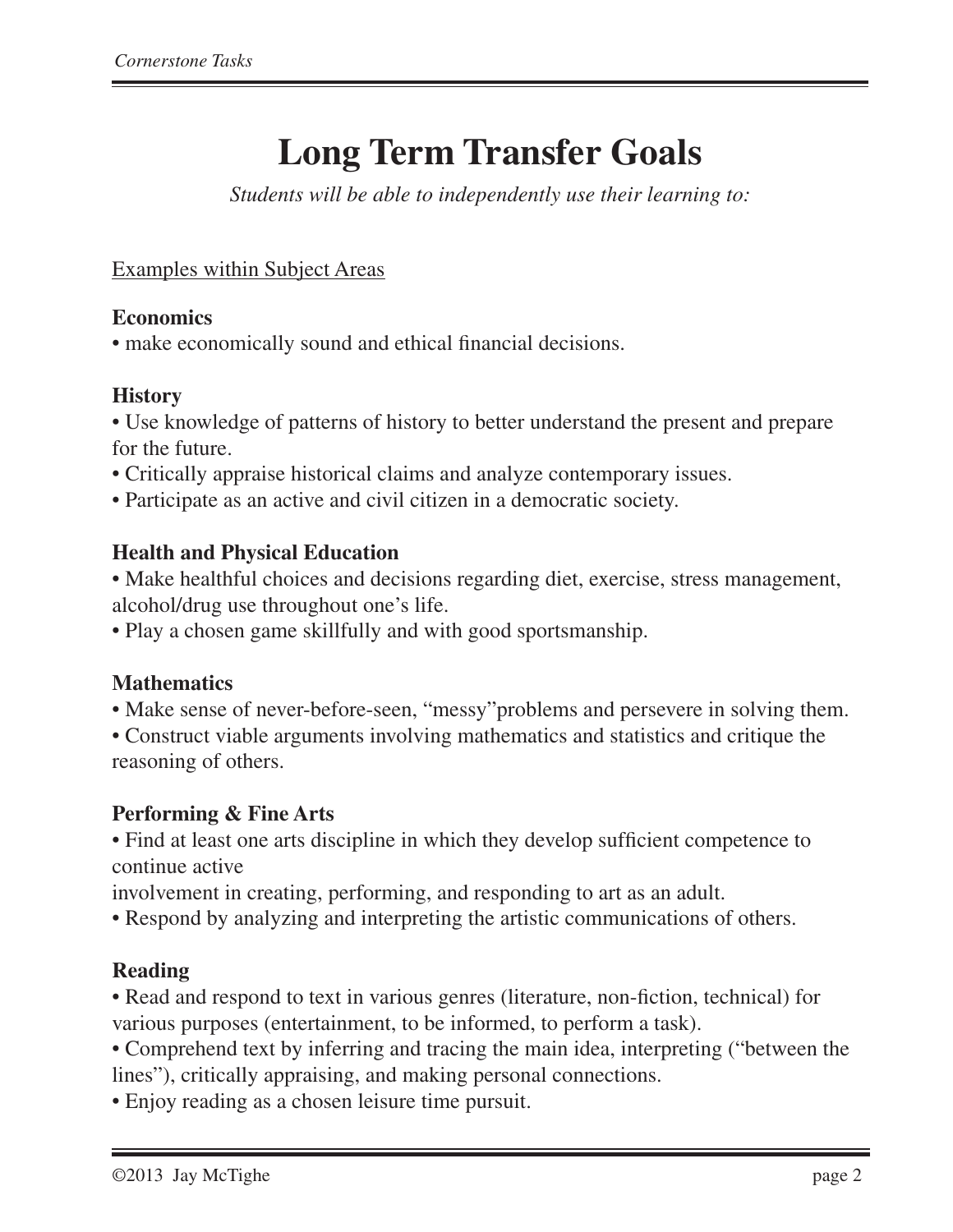# **Long Term Transfer Goals**

*Students will be able to independently use their learning to:*

#### **Research**

• Locate pertinent information from varied sources (print, on-line; primary, secondary).

• Critically evaluate sources and information (e.g., for accuracy, completeness, timeliness, lack of bias, properly referenced).

#### **Science**

- Evaluate scientific claims and analyze current issues involving science or technology.
- Conduct a sound investigation to answer an empirical question.

#### **World Language**

• Effectively communicate with varied audiences and for varied purposes while displaying appropriate cultural understanding.

#### **Writing**

**•** Write in various genres for various audiences in order to explain (expository), entertain (narrative/poem), argue (persuasive), guide (technical), and challenge (satirical). • Carefully draft, write, edit, and polish one's own and others' writing to make it publishable.

#### Examples beyond Subject Areas

#### **Critical Thinking**

• Think critically about information and claims encountered at school and beyond by seeking clarity, accuracy, sound evidence, good reasons, and fairness.

#### **Communication**

• Effectively communicate for different purposes and varied audiences using appropriate media.

#### **Collaboration**

• Work effectively with, and learn from, others in a variety of situations, in school and beyond.

### **Taking Responsible Risks**

• Try something new and different without a paralyzing fear of making mistakes.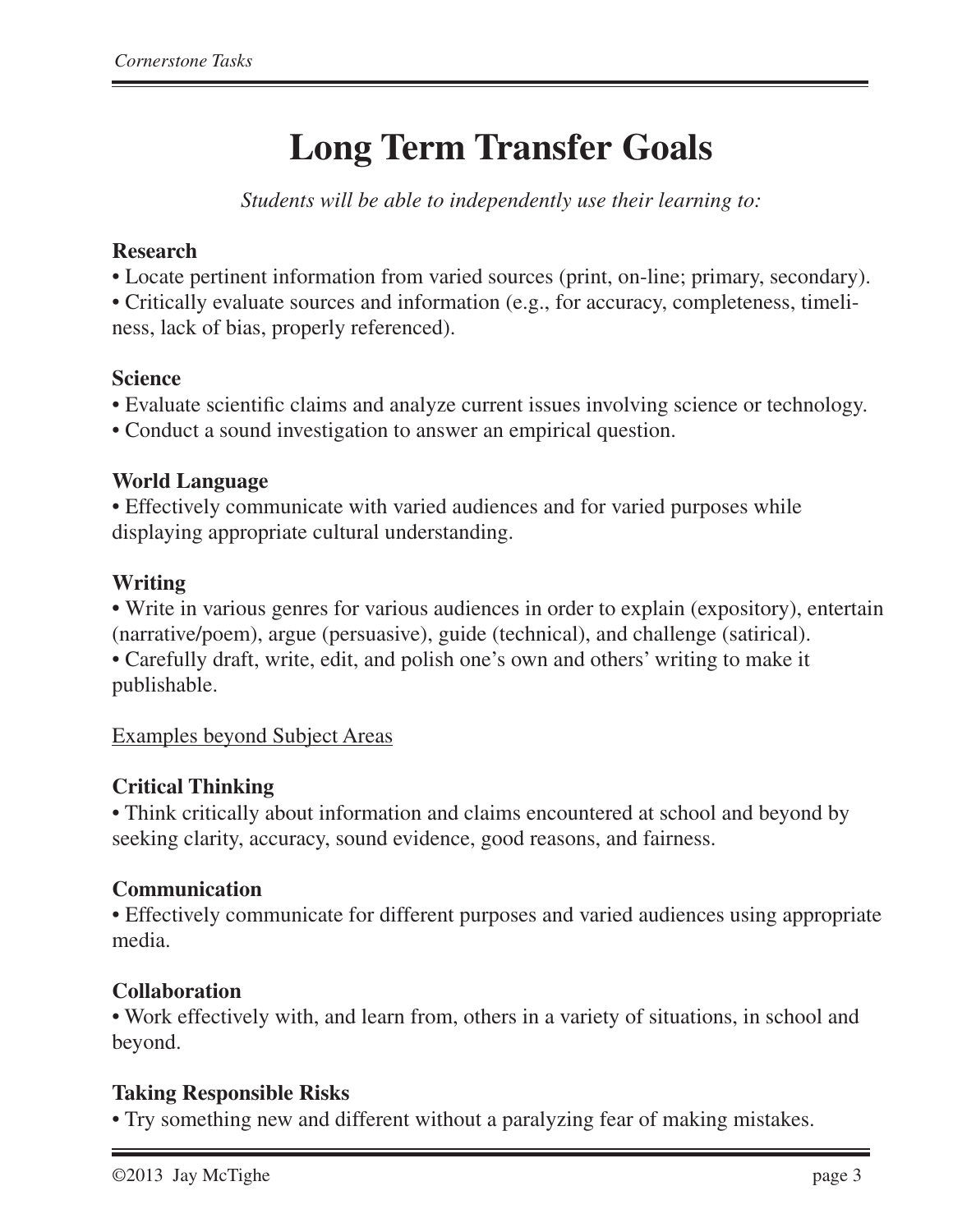# **Transfer Goals – Massachusetts**

#### **English/Language Arts Transfer Goals**

*Students will be able to independently use their learning to:*

• Understand the power of words and images to transform lives and provide insight into the experiences of others and understanding of cultures and historical periods.

• Read and comprehend a range of increasingly complex texts and media written for various audiences and purposes.

• Generate open ended questions and seek answers through critical analysis of text, media, interviews, and/or observations.

• Communicate ideas effectively in writing to suit a particular audience and purpose.

• Communicate ideas effectively in discourse and oral presentations to suit various audiences and purposes.

• Expand their vocabulary and knowledge of English conventions in order to learn and convey precise understandings of concepts.

• Develop the habit of reading for enjoyment.

#### **History/Social Science Transfer Goals**

*Students will be able to independently use their learning to:*

• Understand how recurring patterns in history can inform judgments about current events and other issues.

• Analyze and resolve conflicts in order to work and live cooperatively with others.

• Understand how physical and human geography can inform responsible interactions with environment.

• Apply knowledge of political and social systems to participate actively as an informed citizen of a democracy.

• Critically appraise historical and contemporary claims/decisions.

• Apply concepts and systems of economics to participate productively in a global economy.

### **Mathematics Transfer Goals**

#### *Students will be able to independently use their learning to:*

1. Interpret and persevere in solving complex mathematical problems using strategic thinking and expressing answers with a degree of precision appropriate for the problem context.

2. Express appropriate mathematical reasoning by constructing viable arguments,

critiquing the reasoning of others, and attending to precision when making mathematical statements.

3. Apply mathematical knowledge to analyze and model mathematical relationships in the context of a situation in order to make decisions, draw conclusions, and solve problems.

Source: Massachusetts Department of Education, March 2012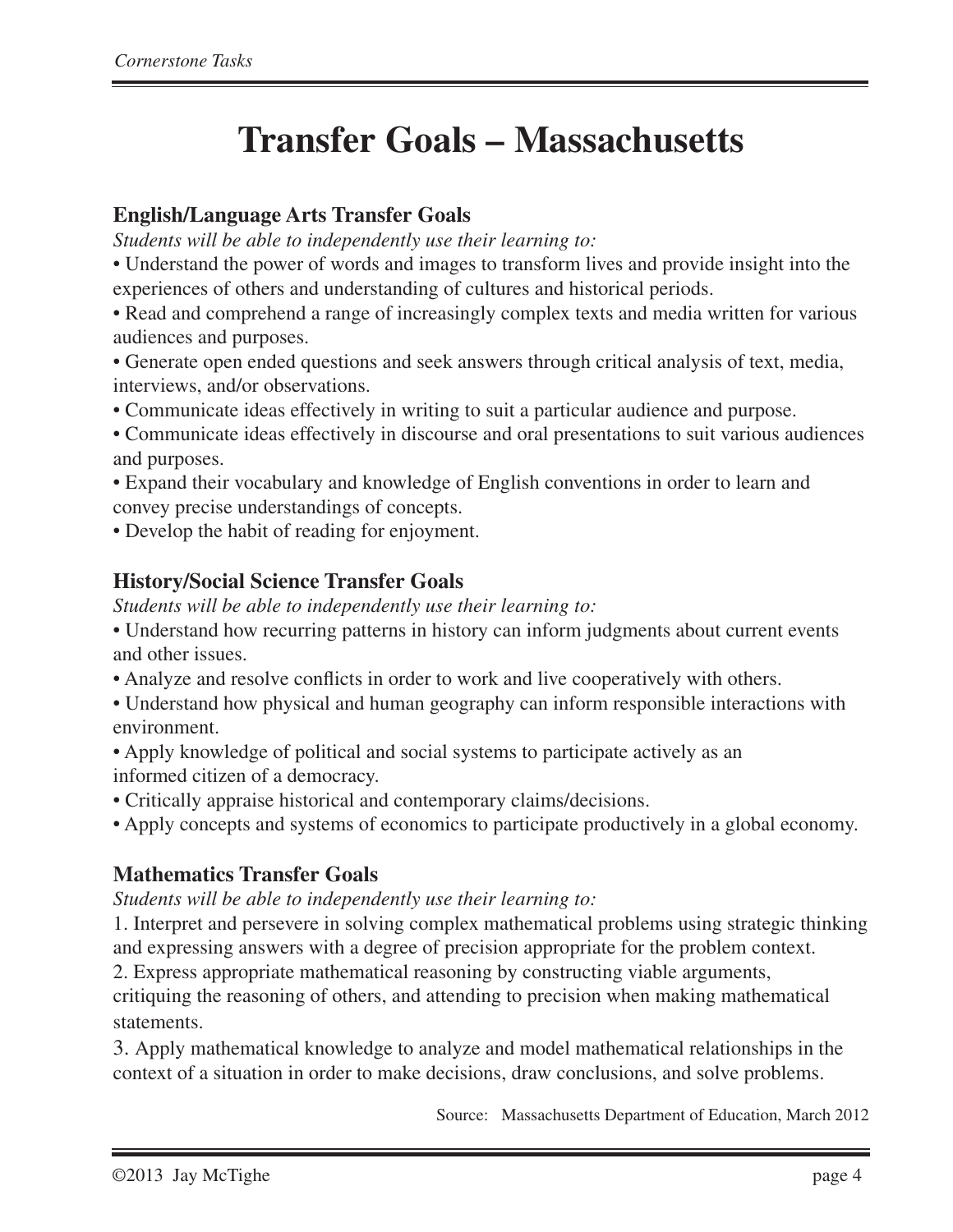## **Transfer Goals – Pennsylvania**

#### **Science Transfer Goals**

*Students will be able to independently use their learning to:*

• Approach science as a reliable and tentative way of knowing and explaining the natural world and apply this understanding to a variety of situations.

• Weigh evidence and use scientific approaches to ask questions, investigate, make informed decisions about how they live their daily lives, and engage in their vocations and communities.

• Make and use observations to identify and analyze relationships and patterns in order to explain phenomena, develop models, and make predictions.

• Evaluate systems, including their components and subsystems, in order to connect how form determines function and how any change to one component affects the entire system.

• Explain how the natural and designed worlds are interrelated and the application of scientific knowledge and technology can have beneficial, detrimental, or unintended consequences.

#### **English Language Arts Transfer Goals**

*Students will be able to independently use their learning to:*

• Comprehend and evaluate complex texts across a range of types and disciplines to apply or convey intricate or multifaceted information.

• Be a critical consumer of text and other media to recognize, understand, and appreciate multiple perspectives and cultures.

• Expand vocabulary and adapt language for audience and purpose in order to understand and communicate ideas clearly and coherently.

• Communicate effectively when writing or speaking by applying the conventions of language.

• Listen actively to engage in a range of conversations and to analyze and synthesize ideas, positions, and accuracy in order to learn, reflect and respond.

• Produce writing to address task, purpose, perspective, and intended audience; research and gather evidence to create a clear and coherent message.

#### **Business, Computer and Information Technology (BCIT) Transfer Goals**

*Students will be able to independently use their learning to:*

• Implement critical thinking, reasoning and ethical decision-making skills to allocate financial resources for career, business and life.

• Effactively employ communication, interpersonal and leadership skills in diverse personal and business situations.

• Analyze and synthesize current events and their impact on local and global business.

• Interpret and apply business processes to become fiscally and socially responsible citizens.

• Integrate technical knowledge, skills and understanding in a constantly evolving environment for professional/personal growth in a competitive society.

Source: Pennsylvania Department of Education, June 2012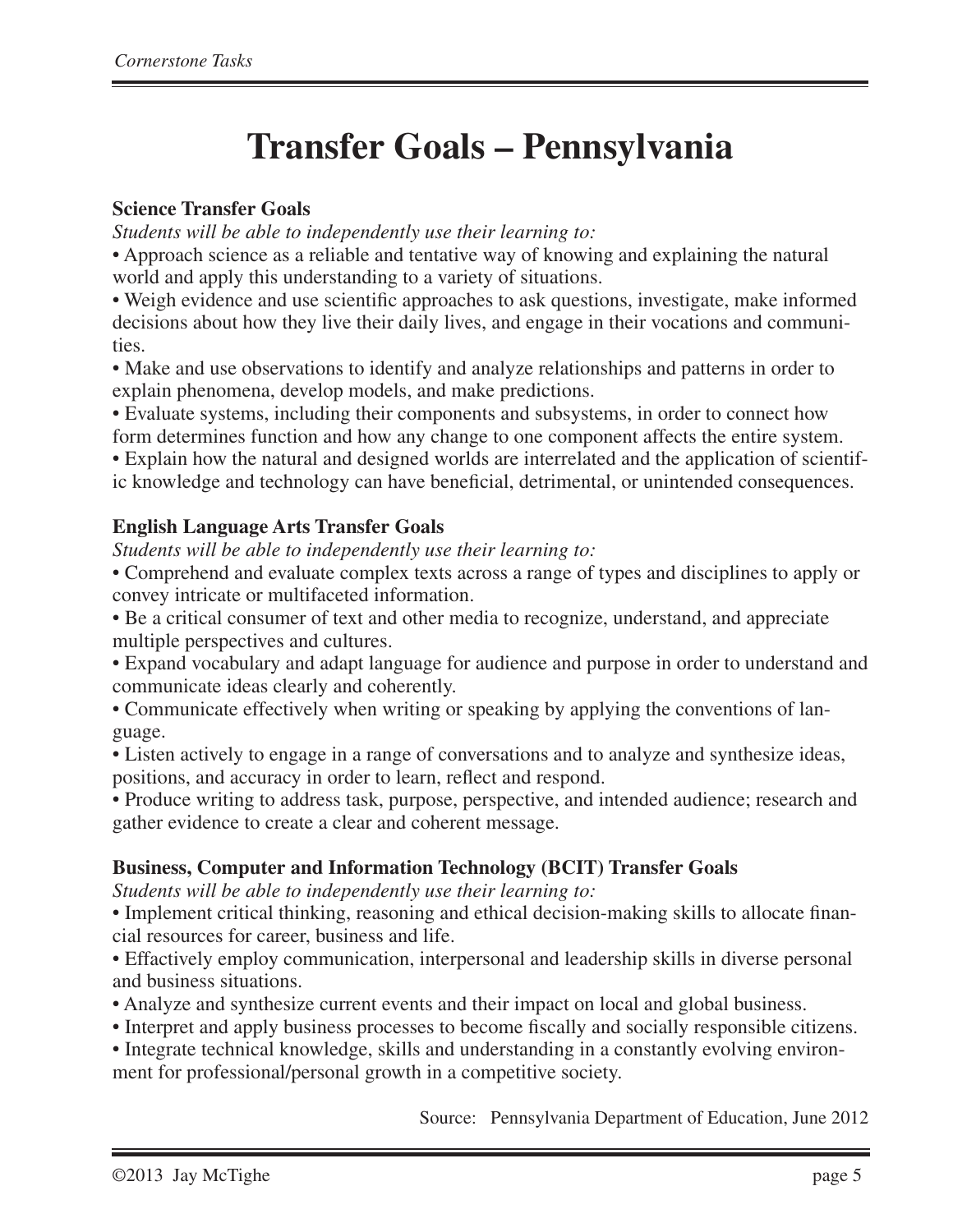# **Transfer Goals**

*examples from schools and districts*

#### **Science Transfer Goals**

*Students will be able to independently use their learning to:*

- Apply knowledge of science and engineering to engage in public discussions on relevant issues in a changing world.
- Conduct investigations, individually and collaboratively, to answer questions.
- Evaluate scientific claims for validity.
- Think systemically.
	- Source: North Slope Borough School District, Barrow, Alaska (July 2012)

#### **Visual Arts Transfer Goals**

*Students will be able to independently use their learning to:*

- Create engaging and purposeful artistic expressions in forms that vary in terms of media and style.
- Communicate ideas, experiences, and stories through art.
- Respond to the artistic expression of others through global understanding, critical stance, personal connection, and interpretation.
- Respond to technical and conceptual challenges of his/her own.
- Develop an independent artistic vision.

Source: Sheridan School, Washington, DC (June 2011)

#### **World Languages Transfer Goals**

*Students will be able to independently use their learning to:*

- Communicate effectively in the target language(s) in realistic situations while displaying a sensitivity to culture and context.
- Emulate native speakers.
- Willingly taking risks with language, both within and outside of the classroom.

Source: The Dalton School, New York, NY (March 2012)

#### **Special Education**

*Students will be able to independently use their learning to:*

- Function in the community while respecting social/cultural norms.
- Advocate for their personal needs academic, behavioral, emotional, and physical.
- Communicate effectively based on purpose, task, and audience using appropriate vocabulary.
- Explore and pursue viable options based on aspirations, interests, and experience.

Source: Prosper ISD, TX (April 2013)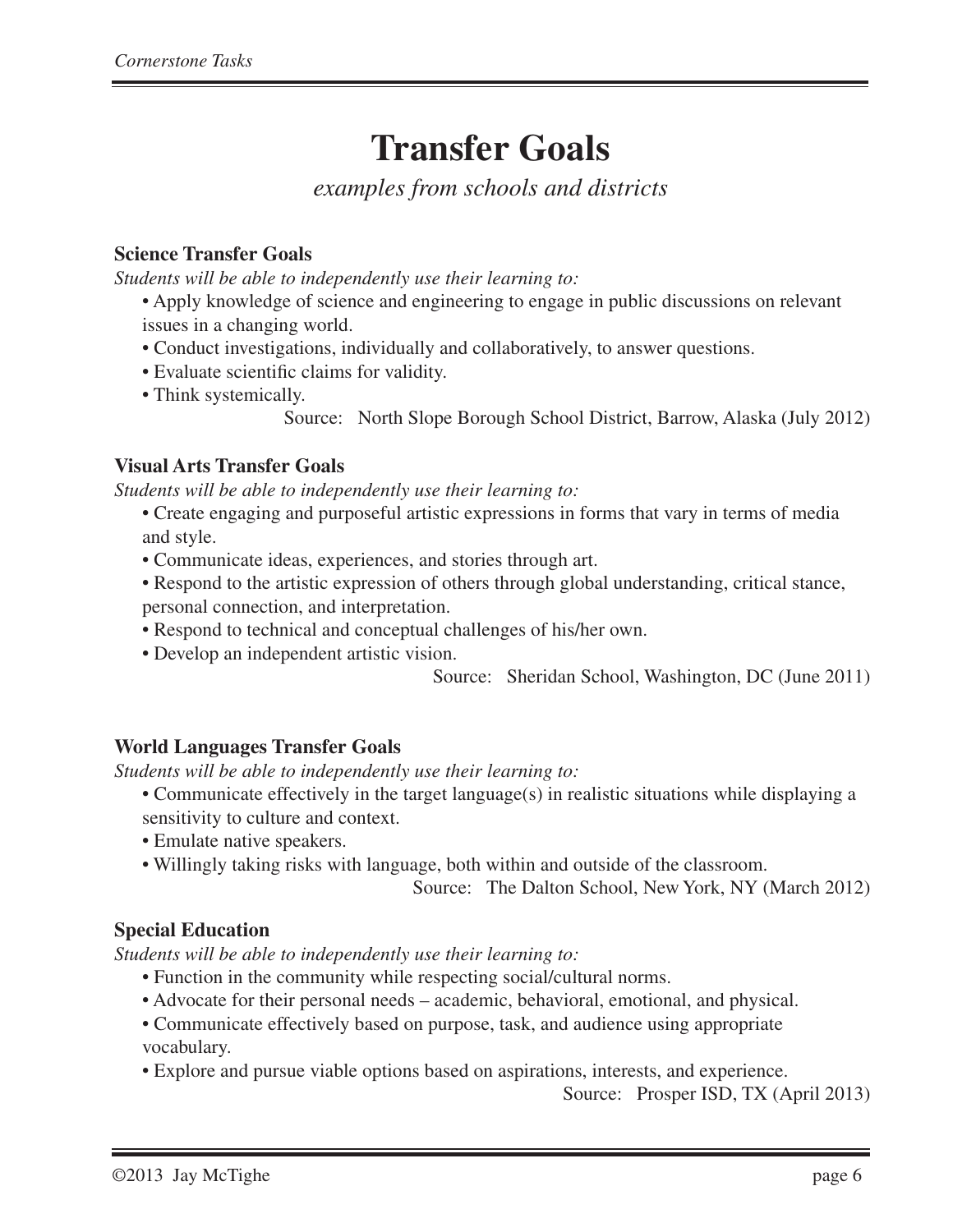## **Science**

*Students will be able to independently use critical thinking, information literacy, collaboration, selfdirection, and invention to...*

1. plan and carry out a systematic investigation, which requires the formulation of a testable question, identification of what is to be recorded, and, if applicable, what are to be treated as the dependent and independent variables (control of variables).

2. use a range of tools—including tabulation, graphical interpretation, visualization, and statistical analysis—to identify, represent and analyze the significant features and patterns in data.

3. construct, communicate and defend logically coherent explanations of phenomena that incorporate the student's current understanding of science (or a model that represents it) and are consistent with the available evidence. (Claims and evidence)

4. critically evaluate scientific claims based on understanding of general scientific principles, evidence presented by the author, and logic used to connect the evidence with the claim.

5. compare different engineering solutions and determine how well each one meets specific design criteria—that is, which design best solves the problem within the given constraints.

-- Adapted from the Next Generation Science Standards

## **Mathematics**

*Students, through perseverance, will independently use critical thinking, information literacy, collaboration, self-direction, and invention to...*

1. reason quantitatively and abstractly and construct precise, viable arguments communicating their understanding and critiquing their own reasoning and the reasoning of others. 2. identify and strategically use appropriate models and tools to solve novel problem situations.

3. identify patterns, make sense of problems and create a plan for solving them.

-- Adapted from Common Core State Standards Standards for Mathematical Practice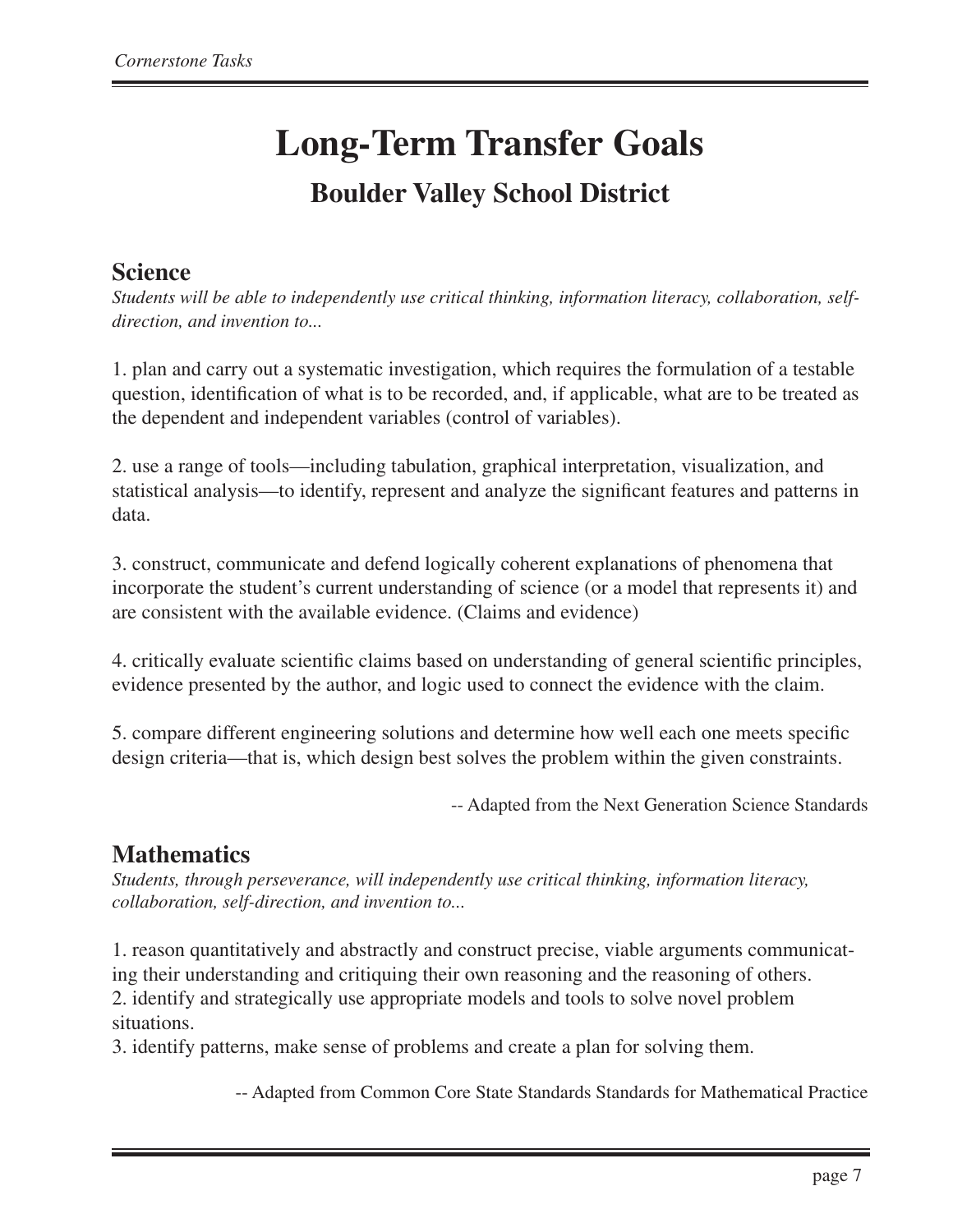# **Long-Term Transfer Goals**

## **Boulder Valley School District**

## **Social Studies**

*Students will be able to independently use critical thinking, information literacy, collaboration, self-direction, and invention to...*

1. think historically, applying concepts of continuity and change over time as well as cause and effect to craft a well-constructed and communicated historical argument.

2. read, interpret and analyze the reliability of historical sources to draw logical conclusions from that evidence.

3. explain the human experience through events of the past to gain perspective and develop better judgment, empowering students to become good citizens in a global society.

4. employ spatial perspective and technologies to understand physical geography.

5. become aware of the interdependence of world regions and resources and understand the complexity and interrelatedness of people, places and environments.

6. consider how society manages scarce resources in the context of forces and trends affecting the economy as a whole.

7. manage scarce personal resources by prioritizing decisions based on analysis of the costs and benefits of every choice (PFL).

8. process the complexity of the origins, structure and functions of governments; the rights, roles and responsibilities of citizenship; and the importance of law and the skills necessary to participate in all levels of government.

## **World Languages**

*Students will independently use critical thinking, information literacy, collaboration, self-direction, and invention to…*

1. communicate in the three modes (interpersonal, interpretive, and presentational) in novel situations. (Communication)

2. apply their understanding of the products, practices and perspectives of the target culture in authentic situations. (Culture)

3. enhance their understanding of other disciplines through world language study. (Conecs.) 4. use their language skills to make connections throughout the world, past, present and future. (Connections)

5. exercise intercultural awareness to gain a deeper understanding and appreciation of their own views in addition to alternative views. (Comparisons)

6. apply the habit of linguistic comparison, improving accuracy in communication in their native and other languages. (Comparisons)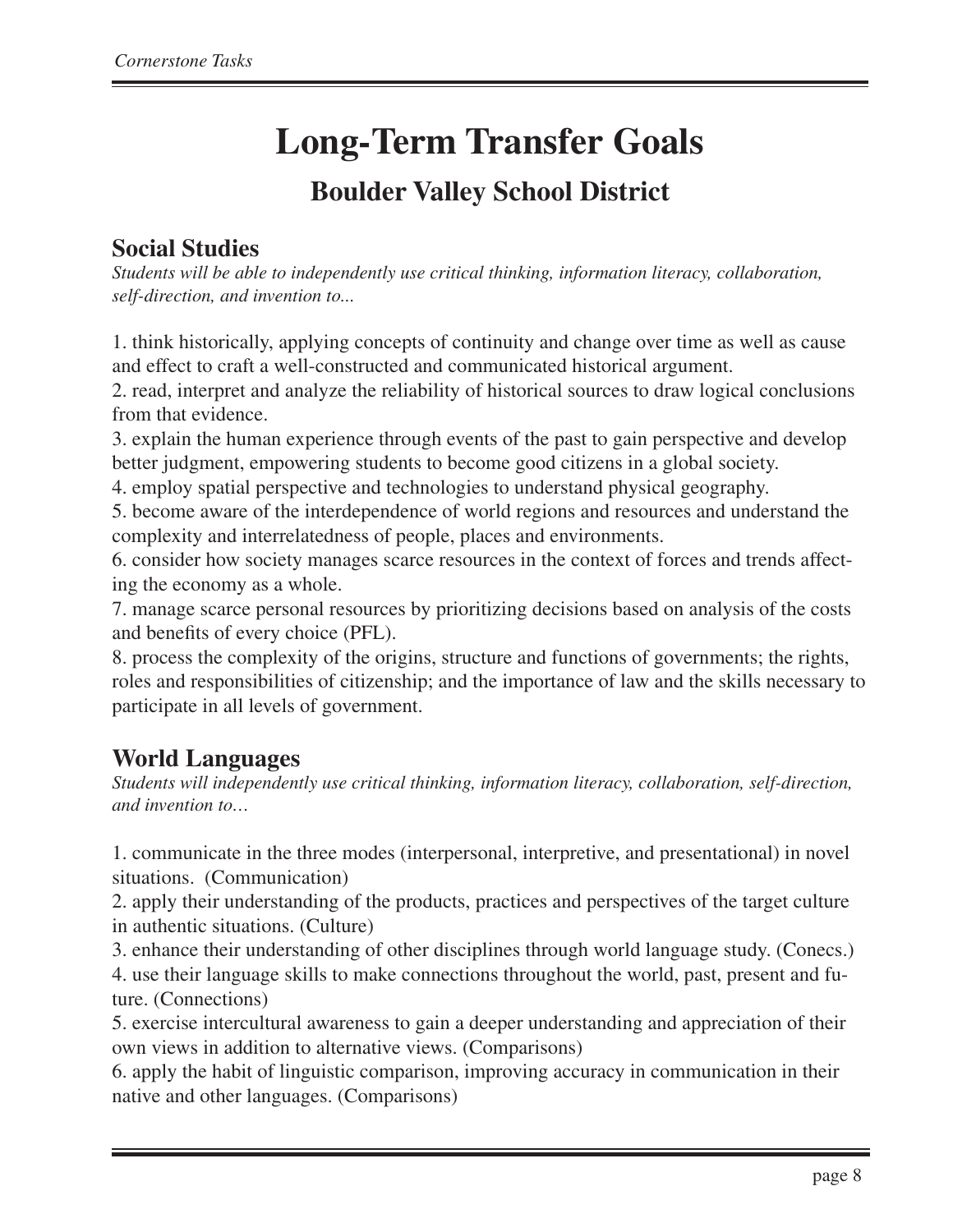## **English Language Arts**

*Students will be able to independently use critical thinking, information literacy, collaboration, self-direction, and invention to...*

#### **Reading**

• Read closely to determine what the text says explicitly and to make logical inferences from it; cite specific textual evidence when writing or speaking to support conclusions drawn from the text.(Anchor Standard Reading #1)

• Read and comprehend complex literary and informational texts independently and proficiently. (Anchor Standard Reading #10)

#### **Writing**

• Produce clear and coherent writing in which the development, organization, and style are appropriate to task, purpose, and audience. (Anchor Standard Writing #4) - Expected types of writing include: Argument, Informative/Explanatory, Narrative

• Demonstrate command of the conventions of standard English grammar and usage when writing or speaking and capitalization, punctuation, and spelling when writing. (Anchor Standard Language #6)

#### **Speaking & Listening**

• Prepare for and participate effectively in a range of conversations and collaborations with diverse partners, building on others' ideas and expressing own ideas clearly and persuasively. (Anchor Standard Speaking & Listening #1)

• Present information, findings, and supporting evidence such that listeners can follow the line of reasoning and the organization, development, and style are appropriate to task, purpose, and audience. (Anchor Standard Speaking & Listening #4)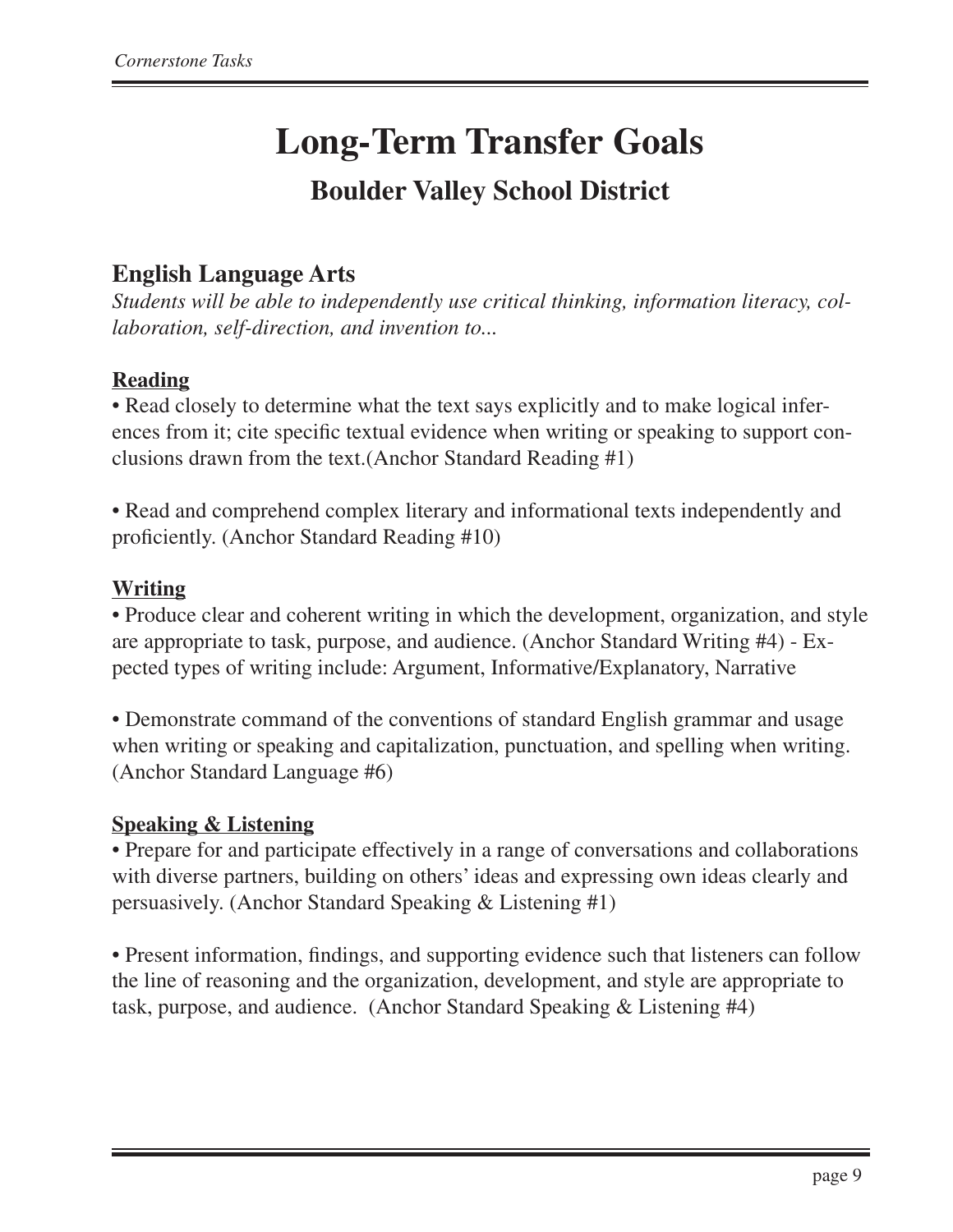## **Physical Education**

*Students will be able to independently use critical thinking, information literacy, collaboration, selfdirection, and invention to...*

1. demonstrate motor skills and movement patterns accuracy in a variety of activities that combine skills with movement.

2. identify practices that promote lifelong habits and patterns for a fit, healthy, and optimal childhood and adulthood.

3. demonstrate an understanding of safe physical and social behaviors at home, in school and in the community.

#### **Art**

*Students will be able to independently use critical thinking, information literacy, collaboration, selfdirection, and invention to...*

1. use the visual arts to express, communicate, and make meaning of the world around them. 2. articulate and implement critical thinking in the visual arts by synthesizing, evaluating, and analyzing visual information.

3. generate works of arts that employ unique ideas, feelings, and values using different media, technologies, styles, and forms of expression.

4. recognize, articulate, and validate the value of the visual arts to lifelong learning and the human experience.

Source: Colorado Academic Standards 2009

## **Music**

*Students will be able to independently use critical thinking, information literacy, collaboration, selfdirection, and invention to...*

1. demonstrate the expression of human thought and emotion through the medium of musical performance.

2. create music through composition, improvisation, and arranging.

3. demonstrate understanding of the distinctive language, conventions, mechanics, and structure of organized sound.

4. make an informed evaluation and provide a well-thought-out critique about a musical piece.

Source: Colorado Academic Standards 2009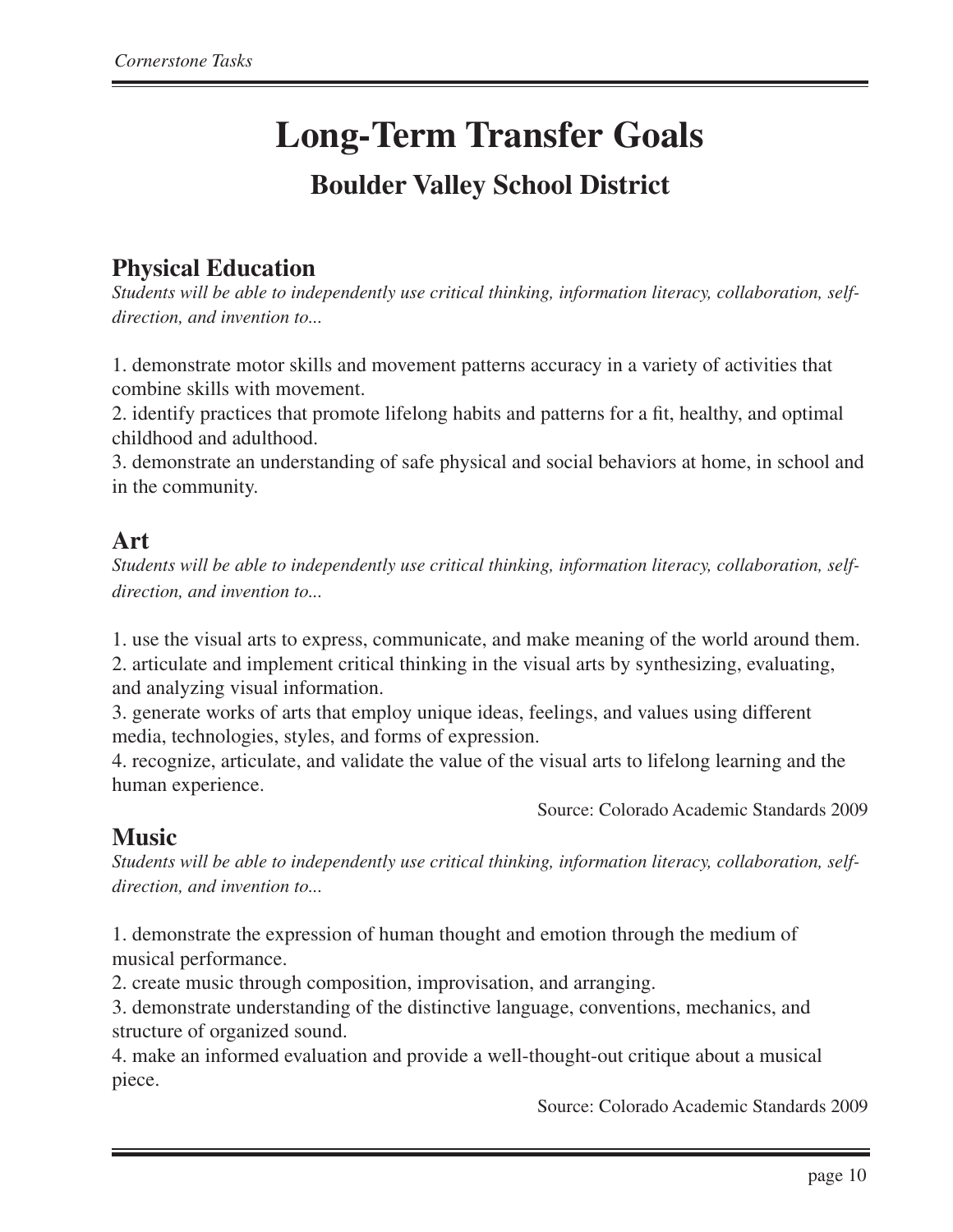## **Drama and Theatre Arts**

*Students will independently use critical thinking, information literacy, collaboration, self-direction, and invention to…*

1. use a variety of methods, new media, and technology to create theatrical works through the use of the creative process for performance, directing, design, construction, choreography, playwriting, scriptwriting, and dramaturgy.

2. create drama and theatre by interpreting and appreciating theatrical works, culture, and experience through scenes and scenarios, improvisation, creating environments, purposeful movement, and research.

3. employ drama and theatre skills, and articulate the aesthetics of a variety of characters and roles.

4. express drama and theatre arts skills in a variety of performances, including plays, monologues, improvisation, purposeful movement, scenes, design, technical craftsmanship, media, ensemble works, and public speaking.

5. demonstrate the evolution of rehearsal and product through performance and/or production teamwork while simultaneously validating both as essential to the theatre making process. 6. demonstrate an understanding and appreciation of theatre history, dramatic structure dramatic literature, elements of style, genre, artistic theory, script analysis, and roles of theatre

practitioners through research and application.

7. discern and demonstrate appropriate theatre etiquette and content for the audience, self, venue, technician, and performer.

8. make informed, critical evaluations of theatrical performance from an audience member and a participant point of view, and develop a framework for making informed theatrical choices**.**

Source: Colorado Academic Standards 2009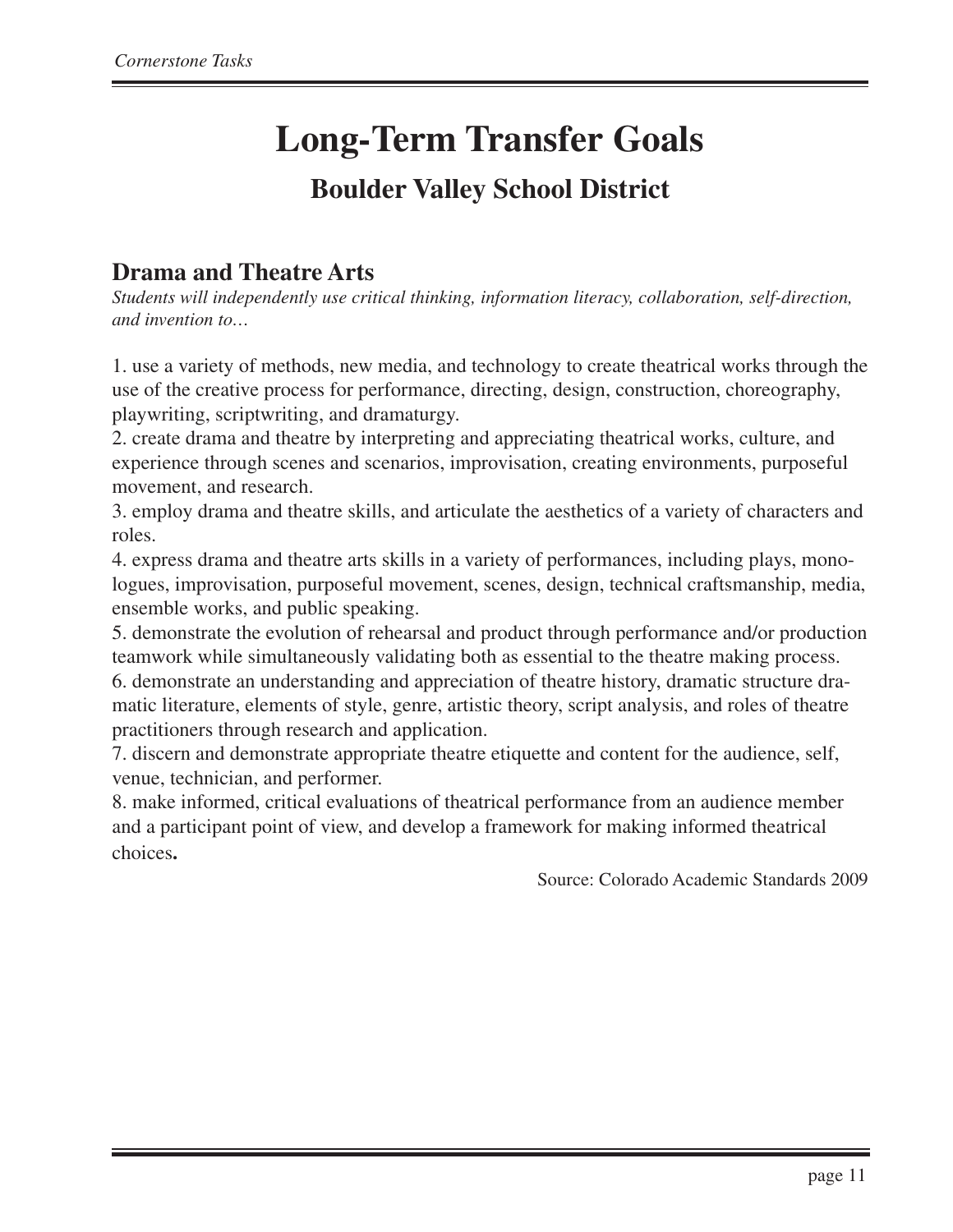# **16 Habits of Mind**

The understanding and application of these 16 Habits of Mind serve to provide an individual with skills to work through real life situations and equip that person to respond using awareness (cues), thought, and intentional strategy in order to gain a positive outcome.

**1. Persisting**: Sticking to task at hand; Follow through to completion; Can and do remain focused.

**2. Managing Impulsivity**: Take time to consider options; Think before speaking or acting; Remain calm when stressed or challenged; Thoughtful and considerate of others; Proceed carefully.

**3. Listening with Understanding and Empathy**: Pay attention to and do not dismiss another person's thoughts, feeling and ideas; Seek to put myself in the other person's shoes; Tell others when I can relate to what they are expressing; Hold thoughts at a distance in order to respect another person's point of view and feelings.

**4. Thinking Flexibly**: Able to change perspective; Consider the input of others; Generate alternatives; Weigh options.

**5. Thinking about Thinking (Metacognition)**: Being aware of own thoughts, feelings, intentions and actions; Knowing what I do and say affects others; Willing to consider the impact of choices on myself and others.

**6. Striving for Accuracy**: Check for errors; Measure at least twice; Nurture a desire for exactness, fidelity & craftsmanship.

**7. Questioning and Posing Problems**: Ask myself, "How do I know?"; develop a questioning attitude; Consider what information is needed, choose strategies to get that information; Consider the obstacles needed to resolve.

**8. Applying Past Knowledge to New Situations**: Use what is learned; Consider prior knowledge and experience; Apply knowledge beyond the situation in which it was learned.